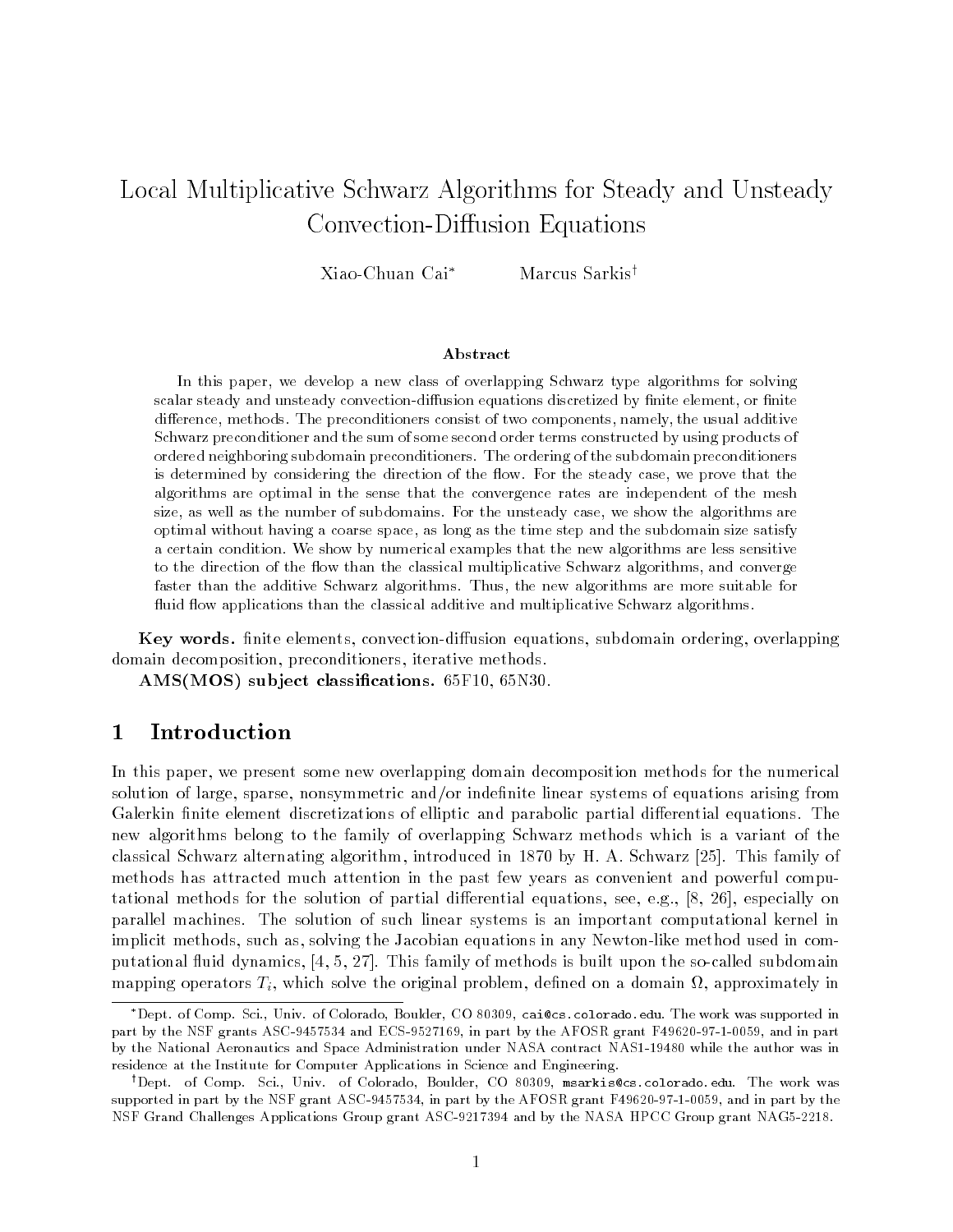subdomains  $\Omega_i'\subset \Omega$  with artificial boundary conditions and zero extensions to  $\Omega\setminus\Omega_i'$ . The formal definitions of  $T_i$  and  $\Omega_i$  will be given in the next section. By using these  $T_i$ 's as basic building blocks, a family of *polynomial Schwarz algorithms* can be defined. Let  $N$  be the number of subdomains and  $T_0$  the coarse space mapping operator. We define

$$
T = poly(T_0, T_1, \cdots, T_N)
$$

va a multi-allianti-dimensional valued polynomial with valued by the assume that the polynomial satisfies  $poly(0, \dots, 0) = 0$ , which simply means that the constant term in the polynomial is zero. It is known that if  $u$  is the exact solution of the finite element equations then  $I\,u$  -can be computed  $\,$ without knowing u tiself. This is because  $T_i u$  ,  $i = 0, \cdots, N$ , can be computed directly from the right-hand side function of the finite element equations. With  $q \equiv 1 \, u^-$  as the new right-hand side vector, a new linear system can be introduced as

$$
Tu = g
$$

and it is not difficult to show that if T is nonsingular then the new linear system gives the desired  $\lim$ ie element solution  $u$  . For each choice of the polynomial  $\mathit{pow}$ , a particular Schwarz algorithm is defined. The algorithm is called *optimal* if the condition number, or some other "equivalent measure" for nonsymmetric or indefinite problems, of the operator  $T$  is independent of the mesh parameter  $h$  and the number of subdomains  $N$ . Several such optimal algorithms, such as the additive  $(T = \sum_{i=0}^N T_i)$  and multiplicative  $(T = I - \Pi_{i=0}^N (I - T_i))$  Schwarz algorithms, have been identified. Generally, the additive algorithms have two features among others

- $\bullet$  -finey converge slower than the multiplicative algorithms because of the lack of subdomain to  $\bullet$ subdomain communications within each iteration
- $\bullet$  -fineir convergence is independent of the ordering and coloring of the subdomains.

The features of the multiplicative algorithms include

- $\bullet$  They are faster in terms of the total iteration numbers
- $\bullet$  They are not as parallel as the additive algorithms because of the data dependence between overlapping subdomains
- $\bullet$  They have a strong dependence on the global ordering and coloring of subdomains especially  $\bullet$ for convection-diusion type problems

See the last section of this paper for a detailed discussion on the ordering and coloring issues To use the multiplicative algorithms efficiently, it is important to color and order the subdomains correctly. However, to obtain the optimal coloring and ordering is difficult in practice especially when the underlying mesh is unstructured and the subdomains are obtained by means of graph partitioning, see, e.g.,  $[4, 11]$ . For a particular problem and a given subdomain partitioning, it is not impossible to obtain a reasonable subdomain coloring and ordering according to certain practical heuristics, but, in general, especially for unsteady problems where the flow direction changes from time step to time step, it becomes desirable to have algorithms that do not need, or need less of, the subdomain ordering and coloring. Extensive discussions on the effects of ordering and coloring of nodes or elements, in the context of iterative and direct sparse matrix computations, can be found in many research papers see eg 
 Some of the ideas and techniques can also be applied, with certain modifications, to the coloring and ordering of overlapping subdomains. We will not consider these techniques in this paper.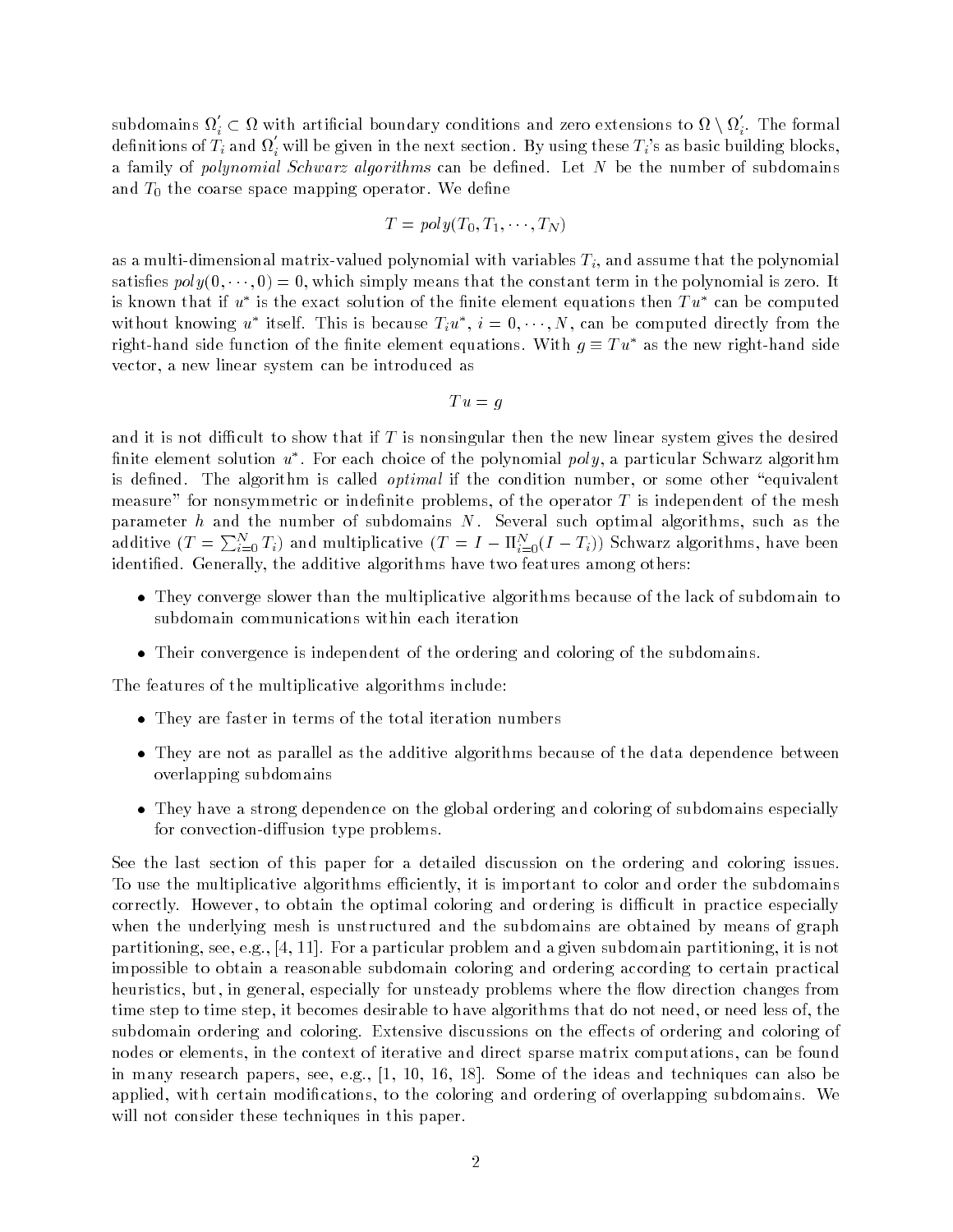In this paper, we shall identify some overlapping Schwarz algorithms, which we call the local multiplicative Schwarz methods. The new algorithms are not only optimal but also have convergence rates that are

- $\bullet$  better than that of the additive Schwarz method
- $\bullet$  not sensitive to the coloring and global ordering of the subdomains, nor the now direction
- $\bullet$  more parallel than the multiplicative Schwarz algorithm.

Our basic idea is to use the multiplicative Schwarz algorithm only locally between those pairs of overlapping subdomains for which we have effective techniques to determine the flow direction without any global operations We also use the additive techniques to handle the global communication between pairs of subdomains and the coarse level preconditioning

The paper is organized as follows. In Section 2, we shall define our model elliptic and parabolic problems, their discretizations and the overlapping partitioning of the finite element mesh. In Section 3, we introduce and analyze the new local multiplicative Schwarz algorithms. In the last section of the paper we provide some numerical examples regarding to the performance of the new algorithms, as well as some comparisons with the classical additive and multiplicative Schwarz algorithms

# $\boldsymbol{2}$ Model problems and subdomain partitioning

Let  $u$  be an open, bounded polygonal region in  $R^+, u = Z$  or 5, with boundary  $\sigma u$ . We consider the homogeneous Dirichlet boundary value problem

$$
\begin{cases}\nLu(x) = f(x) & \text{in } \Omega, \\
u(x) = 0 & \text{on } \partial\Omega.\n\end{cases}
$$
\n(1)

Here the elliptic operator L has the form  $Lu(x) = -\nabla \cdot (\nabla u) + 2\beta(x) \cdot \nabla u + c(x)u$ . All the coefficients are, by assumption, sufficiently smooth and the right-hand side  $f \in L^2(\Omega)$ . We assume that the equation has a unique solution in  $H^1_0(\Omega)$ . Let  $(\cdot,\cdot)$  denote the usual  $L^2(\Omega)$  inner product and  $\|\cdot\|$ or  $\|\cdot\|_{L^2}$  the corresponding norm. Let  $V_h\,\subset\, H^1_0(\Omega)$  be the usual shape-regular, piecewise linear continuous finite element space (details come up later in this section). The finite element form of (1) is: Find  $u^* \in V_h$  such that

$$
b(u^*, v) = (f, v), \quad \forall v \in V_h.
$$
\n
$$
(2)
$$

The bilinear form  $b(u, v)$  is defined by

$$
b(u,v) = \int_{\Omega} \nabla u \cdot \nabla v dx + \int_{\Omega} (\beta \cdot \nabla u) v dx + \int_{\Omega} \nabla \cdot (\beta u) v dx + \int_{\Omega} (\tilde{c}uv) dx.
$$

Here  $\tilde{c}(x) = c(x) - \nabla \cdot \beta \geq \tilde{c}_0 > 0$ . We assume that  $b(u, v)$  is uniformly elliptic and bounded in  $H_0^1(\Omega)$ . In addition to the following bilinear form  $a(u, v) = \int_{\Omega} \nabla u \cdot \nabla v dx$ , which is used as the usual energy inner product in  $H_0^1(\Omega)$  with norm defined by  $\|u\|_a = (a(u,u))^{1/2}$ , we also use two other bilinear forms  $s(u, v) = \int_{\Omega} (\beta \cdot \nabla u) v dx + \int_{\Omega} \nabla \cdot (\beta u) v dx$  and  $c(u, v) = (\tilde{c}u, v)$ , which corresponds to the sheet simulation of and device to and parts of Lespectively It is easy to terminal the second that  $s(u, v) = -s(v, u), \ \forall u, v \in H_0^1(\Omega)$ .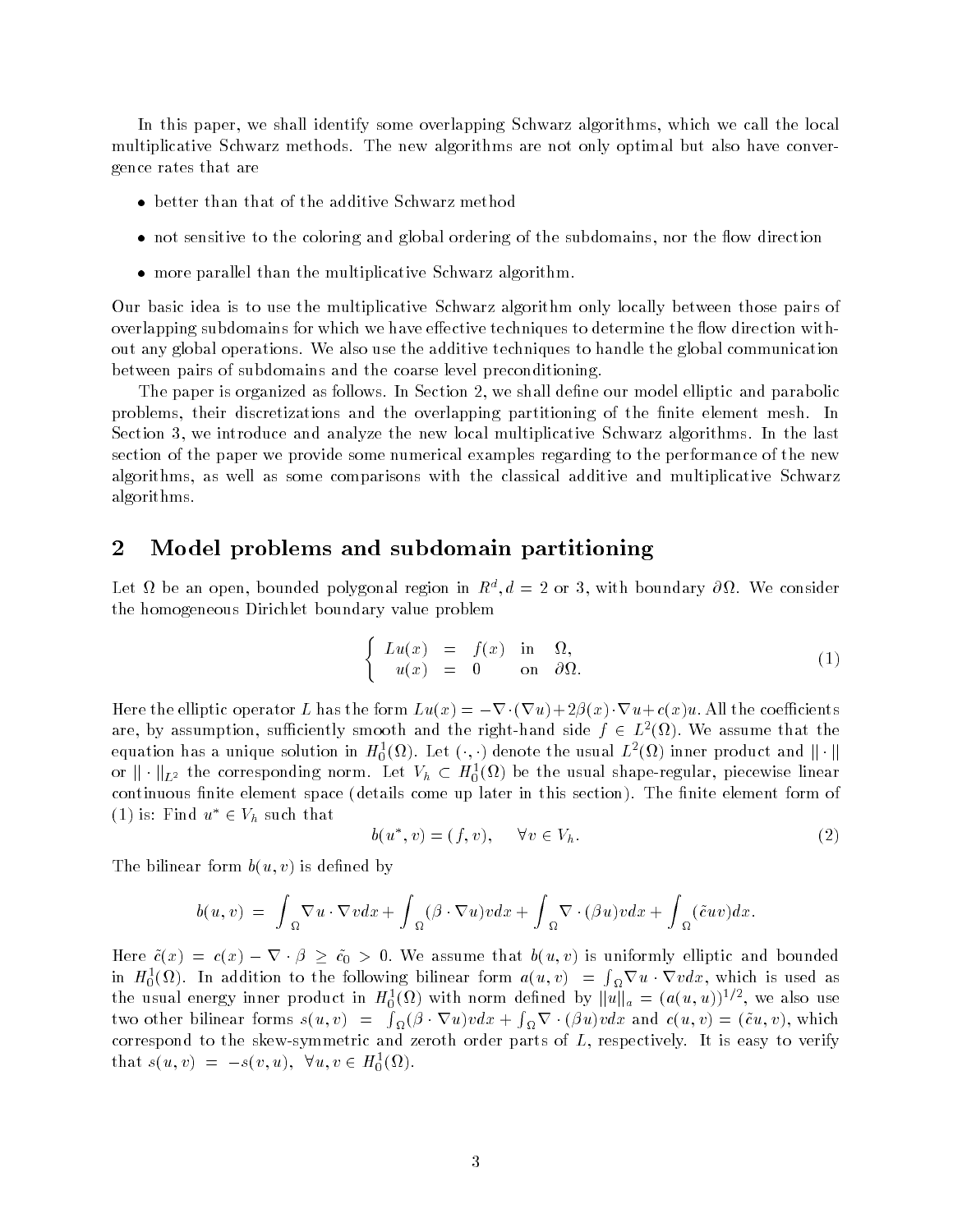We shall consider the second model problem.

$$
\begin{cases}\n\frac{\partial u(x,t)}{\partial t} + Lu(x,t) = f(x,t) & \text{for } x \in \Omega \quad t \in (0,T) \\
u(x,t) = 0 & \text{for } x \in \partial\Omega \quad t \in (0,T) \\
u(x,0) = u_0(x) & \text{for } x \in \partial\Omega\n\end{cases}
$$
\n(3)

Here  $T > 0$  and  $u_0(x)$  are given. L is the same as in (1) except that the coefficients can be time dependent. We assume that  $\tilde{c}(x, t) = c(x, t) - \nabla_x \cdot \beta(x, t) \geq \tilde{c}_0 > 0$ , where  $\tilde{c}_0$  is a constant, and  $b(u, v)$  is uniformly emptic and bounded in both x and  $\iota$ . Let  $\tau = 1/m$  be the time step, and  $u^*(x)$ be an approximation of  $u(x, \kappa)$ . With the given initial solution  $u(x) = u_0(x)$ , we advance in time with the implicit backward Euler's method by solving the problem: Find  $u^{k+1} \in V_h$  satisfying

$$
\left(\frac{u^{k+1}-u^k}{\tau},v\right)+b(u^{k+1},v)=(f^{k+1},v),\quad\forall v\in V_h.
$$

Equivalently, at each time step, we need to solve a linear system of the form: Find  $u^* \in V_h$  such that

$$
b_{\tau}(u^*, v) = (\tilde{f}, v), \quad \forall v \in V_h,
$$
\n
$$
(4)
$$

where  $v_{\tau}(u, v) = (u, v) + \tau v(u, v)$  and  $(f, v) = (\tau f^{(v)})^2 + u^{(v)}, v$ .

Following Dryja and Widlund 
 we dene a two-level conforming nite element triangulation of  $\Omega$ . The region  $\Omega$  is first divided into nonoverlapping subdomains  $\Omega_i$ ,  $i = 1, \dots, N$ , such that  $\Omega = \bigcup_{i=1}^N \Omega_i$ . Then all the subdomains  $\Omega_i$ , which are assumed to have diameter of order H, are divided into triangular elements of size  $h$ . We assume that the union of all of the elements, size h, forms a regular finite element triangulation of  $\Omega$ . The common assumption, in finite element theory (cf. [9]), that all elements are shape regular is adopted. With such a triangulation, we let  $V_h \,\subset\, H^{\,}_0(\Omega)$  be the usual piecewise linear continuous finite elements space on  $\Omega$ . To obtain an overlapping decomposition of the domain, we extend each subdomain  $\Omega_i$  to a larger region  $\Omega_i,$  i.e.  $\Omega_i\subset\Omega_i\subset\Omega$ . We assume that the overlap is uniformly large and let  $V_i\equiv V_h\bigcap H^1_0(\Omega_i)\subset V_h$  be the usual finite element subspace defined over  $\Omega_i',$  with zero extension to  $\Omega\setminus\Omega_i'.$  Here uniformly large overlap means that distance $(\partial\Omega_i\cap\Omega,\partial\Omega_i\cap\Omega)\geq\ cH$  , where  $c>0$  is a constant independent of  $H$  . It is clear that  $\Omega = \bigcup_i \Omega_i$  and  $V_h = V_0 + V_1 + \cdots + V_N$ . The coarse space  $V_0$  is defined below.

Another key ingredient in the design of optimal domain decomposition preconditioners is the use of at least one global coarse space, which in a way connects the local subdomains just introduced. A number of coarse spaces have been introduced in the literature, see, e.g., [12, 13]. We shall focus only on a simple one. Let  $\Omega_H$  =  $\{\tau_i\}$  be a quasi-uniform triangulation of  $\Omega$  and  $\tau_i$  one of the triangles with a diameter on the order of H.  $\Omega_H$  is the coarse grid. Let  $V_0$  be the piecewise linear continuous finite element space on  $\Omega_H$ . In the analysis part of this paper we assume, for simplicity, that  $V_0 \subset V_h$ , and that the diameter of the coarse elements  $\tau_i$  is of the same order as the diameter of the subdomains i The theory can easily be extended to the case of a non-nested coarse and to cases with small overlap, [15]. In the numerical experiments section, we shall present some cases where the sizes of the subdomains and the coarse elements are of different order.

For each  $i = 0, 1, \ldots, N$ , we define a mapping operator  $T_i : V_h \to V_i$  by

$$
b(T_iu, v) = b(u, v), \quad \forall u \in V_h, \ \forall v \in V_i
$$
\n
$$
(5)
$$

and  $I_i : V_h \to V_i$  by

$$
b_{\tau}(T_i^{\tau}u, v) = b_{\tau}(u, v), \quad \forall u \in V_h, \ \forall v \in V_i
$$
\n
$$
(6)
$$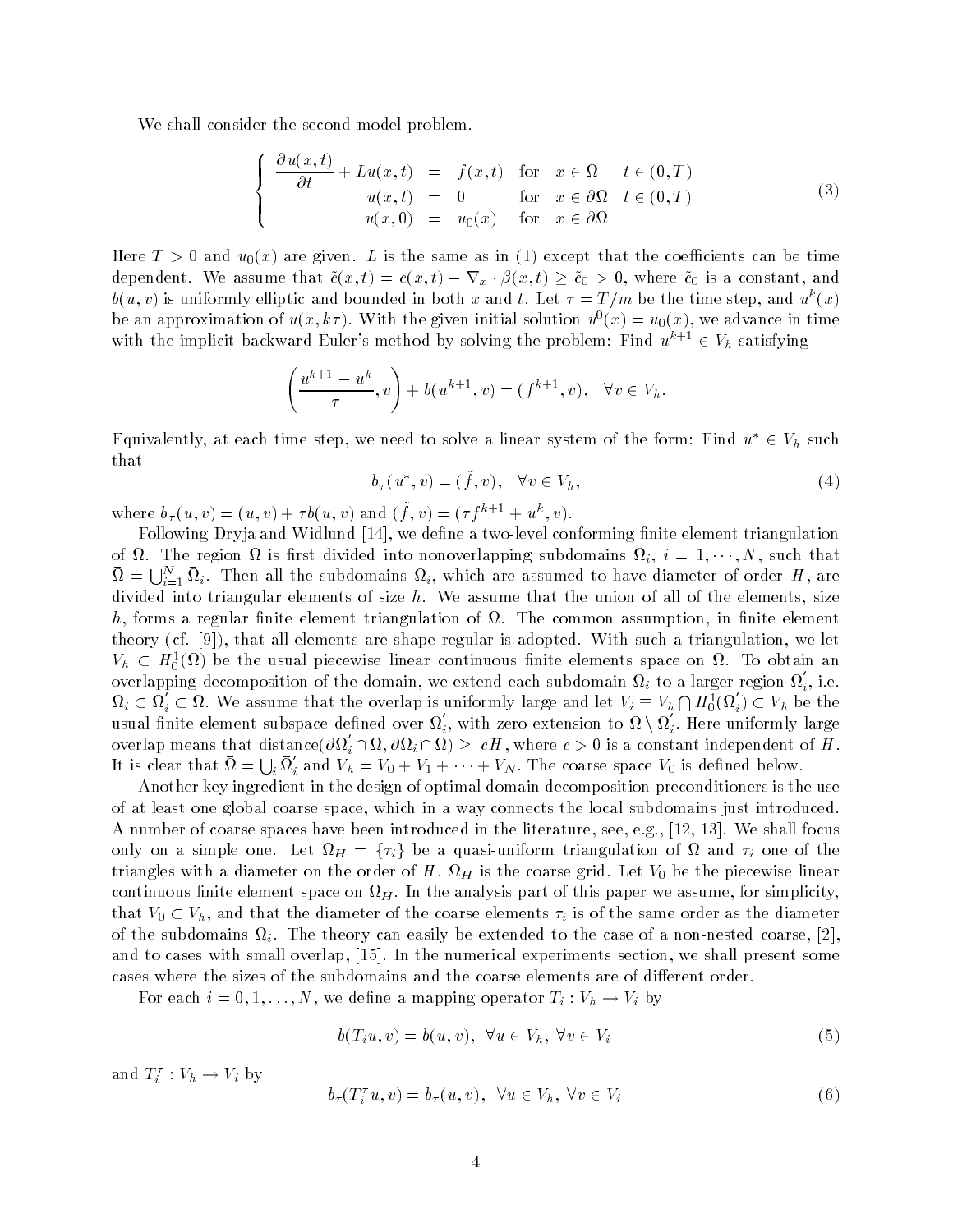These  $T_i$  and  $T_i$  will serve as the basic building blocks of the algorithms to be discussed in the next sections. We shall mention that these  $T_i$ 's can also be defined inexactly if we replace the left-bilinear form in by a dierent bilinear form in some sense is entered in some sense is equivalent in some to  $b(\cdot, \cdot)$ . Details on inexact Schwarz algorithms can be found in, for examples, [6, 8, 26].

### -New algorithms and analysis

In this section, we define the local multiplicative Schwarz algorithms by using the basic Schwarz building blocks  $I_i$  and  $I_i$  defined in the previous section.

#### $3.1$ Steady-state convective-diffusion problems

We consider the general nonsymmetric case in this subsection. The techniques are mainly borrowed from Cai and Widlund  $[6, 7]$ . Let us begin by summerizing the main results, namely that the preconditioned matrix is uniformly bounded and its symmetric part, with respect to the inner product  $a(\cdot, \cdot)$ , is uniformly positive definite, in the following theorem. This theorem provides the optimal convergence of several Krylov space iterative methods including GCR and GMRES [17, 24] among others. For each pair of neighboring subdomains, with indices i and j, we define a multiplicative Schwarz operator

$$
P_{ij} = I - (I - T_j)(I - T_i).
$$

Note that for any  $u \in V_h$ ,  $P_{ij}u \in V_i + V_j$ , and generally  $P_{ij} \neq P_{ji}$ , unless  $\Omega'_i$  and  $\Omega'_j$  have no common points. Let

$$
P = T_0 + \sum P_{ij},\tag{7}
$$

where the summation is taken over an possible  $F_{ij}$  s. Let  $g_{ij} = F_{ij} u$  and  $g_0 = \pm 0 u$  , as mentioned earlier, both can be computed without the knowledge of  $u^*$ . With  $g \equiv g_0 + \sum g_{ij}$ , it can be seen that if the operator  $P$  is nonsingular, then the linear system

$$
Pu^* = g \tag{8}
$$

has the same solution as that of  $(2)$ . We shall prove in the remainder of the paper that P is indeed nonsingular and uniformly well-defined and that therefore can be solved by using  $\mathcal{C}(\mathcal{A})$ certain Krylov space type iterative acceleration methods, such as  $CG$  or  $GMRES$  [24]. We remark that if the bilinear form  $b(\cdot, \cdot)$  is symmetric, then the operator P is also symmetric with respect to  $b(\cdot, \cdot)$ . In other words, the local multiplicative Schwarz operator P is symmetric if both  $P_{ij}$  and  $P_{ii}$  are included in its definition. Later, in this section, we shall take only one of the two terms when solving nonsymmetric problems. Keeping only the terms in the upwind direction makes the algorithm very useful for convection-diusion equations Like other upwinding type discretization schemes, we shall also introduce a parameter  $\mu$  that controls the amount of the upwinding, or artificial diffusion, in the Schwarz preconditioning polynomial.

**Theorem 1** There exist positive constants  $H_0$ ,  $c = c(H_0)$  and C, independent of the mesh parameters h and H, such that if  $H \leq H_0$ , the operator P is uniformly bounded, i.e.,

$$
||Pu||_a \leq C||u||_a, \ \ \forall u \in V_h,
$$

and its symmetric part is uniformly positive and protect  $\mathcal{L}$ 

$$
a(Pu, u) \ge c ||u||_a^2, \ \ \forall u \in V_h.
$$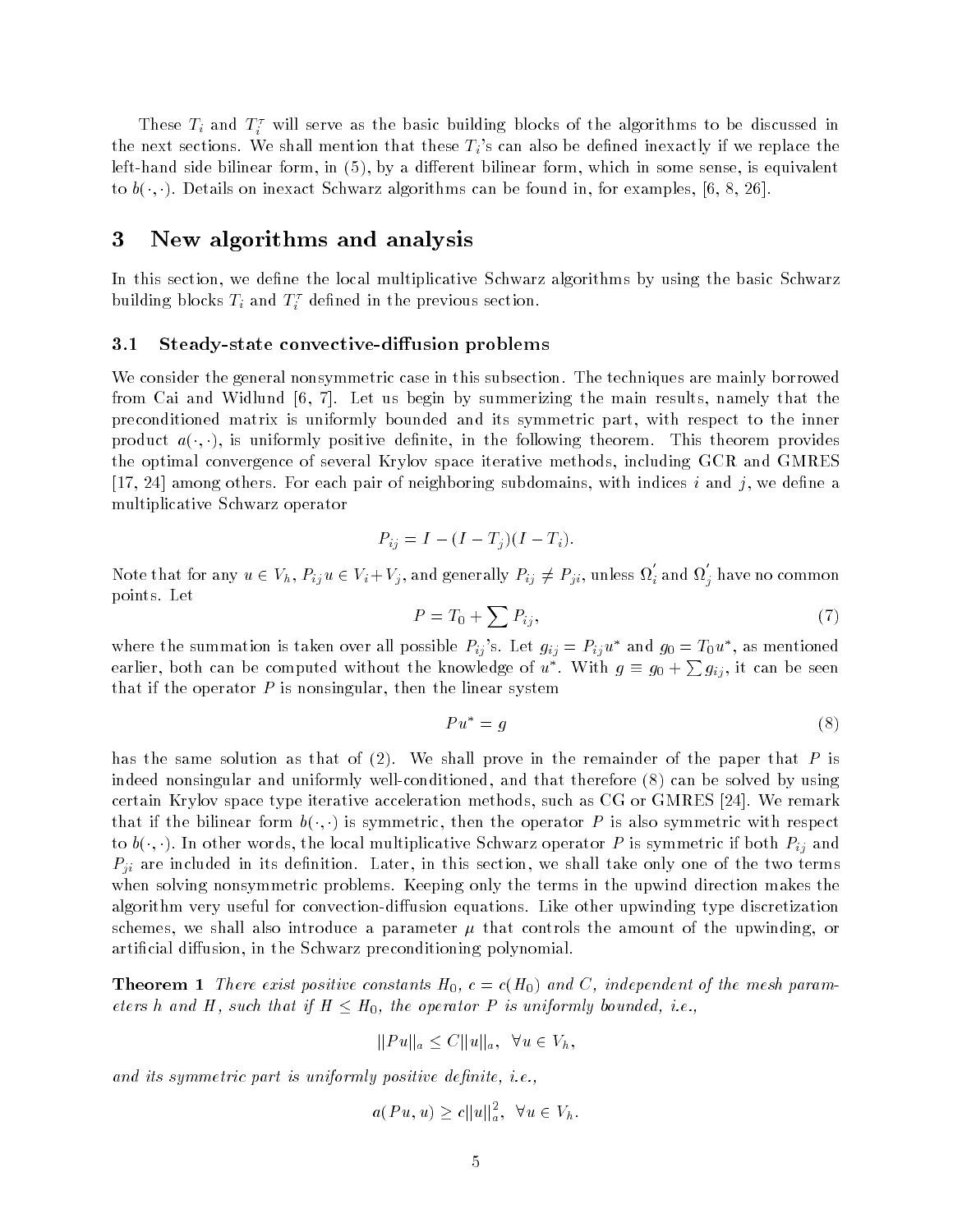To prove the above theorem, we need a result from Cai and Widlund [7] regarding to the optimality of the additive Schwarz preconditioner

 $\blacksquare$  constants which will constant  $\lceil \cdot \rceil$   $\lceil \cdot \rceil$  and C independent constants  $\lceil \cdot \rceil$  and  $\lceil \cdot \rceil$  and  $\lceil \cdot \rceil$ dent of the mesh parameters, such that if  $H \leq H_0$ 

$$
\|\sum_{i=0}^N T_i u\|_a \le C \|u\|_a \text{ and } \sum_{i=0}^N \|T_i u\|_a^2 \ge c \|u\|_a^2,
$$
  
for any  $u \in V_h$ .

We next present a number of useful lemmas before giving the proof of the main theorem later in this subsection. The following lemma says that the symmetric part of  $T_i$  is more or less positive definite if the size of the subdomains, i.e.  $H$ , is sufficiently small. The proof is relatively simple. and therefore not included. The constant  $C$  appearing in the lemma depends on the coefficients  $\beta(x)$  and  $c(x)$  of the elliptic operator L.

**Lemma 3.2** There exists a positive constant  $C$ , independent of the mesh parameters, such that

$$
a(u, T_i u) \ge (1 - CH) ||T_i u||_a^2 - CH ||u||_{a(\Omega_i')}^2,
$$

for any  $1 \leq i \leq N$ , and  $u \in V_h$ .

The contribution from the first and zeroth order terms of the elliptic operator  $L$  is estimated in the next lemma. We prove that the contribution is of lower order in  $H$ .

**Lemma 3.3** There exists a positive constant  $C$ , independent of the mesh parameters h and  $H$ , such that for any  $i, j \neq 0$  for which  $\Omega_i$  and  $\Omega_j$  overlap

1. 
$$
s(T_iu, T_ju) \leq CH \left( ||T_iu||_a^2 + ||T_ju||_a^2 \right)
$$

2. 
$$
s(T_i T_j u, T_i u) \leq C H \left( ||T_i u||_a^2 + ||T_j u||_a^2 \right)
$$

$$
\text{3. } s(u,T_iT_ju) \leq CH\left( \|T_ju\|_a^2 + \|u\|_{a(\Omega_i')}^2 \right)
$$

for all  $u \in V_h$ . The same estimates hold if the bilinear form s( , ) is replaced by the bilinear form  $c(\cdot, \cdot).$ 

We leave the proof of this lemma to the interested reader. The basic idea of the proof is to use that  $\|T_lu\|_{L^2(\Omega_l')}\leq C H\|T_lu\|_{a(\Omega_l')},$  for any  $l\neq 0.$  As in the previous lemma, the constants  $C$ depend on the coefficients  $\beta(x)$  and  $c(x)$  of the elliptic operator L. Using Lemmas 3.2 and 3.3, we now proceed to give a lower bound of the two-subdomain multiplicative Schwarz operator Pij

**Lemma of a** photo calcus a positive constant C i that pendent of the mesh parameters it and **H** such that for any i, j for which  $\Omega_i$  and  $\Omega_j$  overlap

$$
a(P_{ij}u, u) \ge \left(\frac{1}{2} - CH\right) ||T_iu||_a^2 + \left(\frac{1}{2} - CH\right) ||T_ju||_a^2 - CH ||u||_{a(\Omega_i')}^2,
$$

for any  $u \in V_h$ .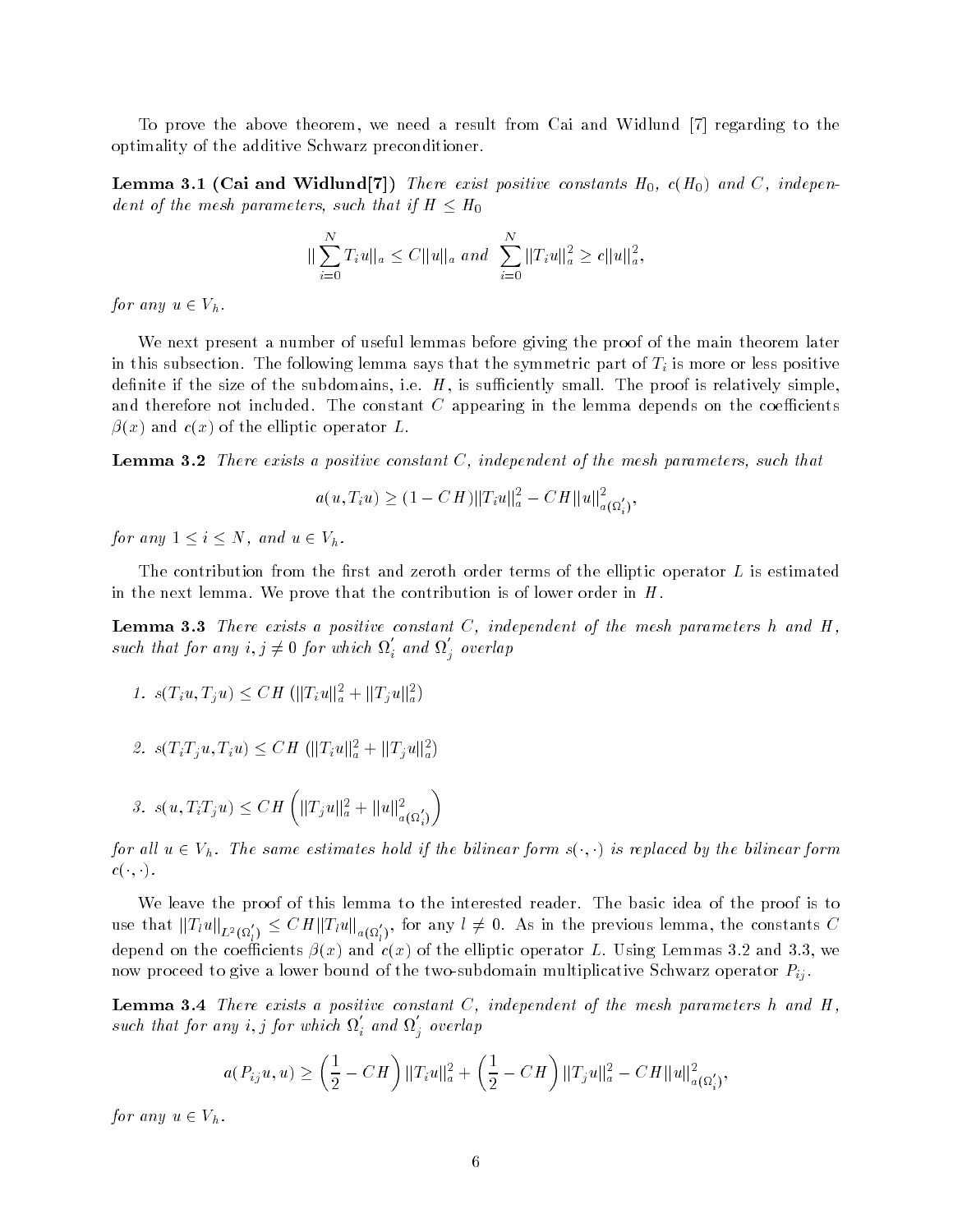Froof- We first note, by using the definition of the operators  $T_i$  and  $T_j$  and the fact that  $v(\cdot, \cdot) =$  $a(\cdot, \cdot) + s(\cdot, \cdot) + c(\cdot, \cdot)$ , that

$$
a(P_{ij}u, u) = a(T_{i}u, u) + a(T_{j}u, u) - a(T_{i}T_{j}u, u)
$$
  
=  $a(T_{i}u, u) + a(T_{j}u, u) - a(T_{i}u, T_{j}u) +$   
 $s(T_{i}u, T_{j}u) - c(T_{i}u, T_{j}u) + 2s(T_{i}T_{j}u, T_{i}u) +$   
 $s(u, T_{i}T_{j}u) + c(u, T_{i}T_{j}u).$ 

The desired proof follows immediately by using Lemmas 3.2 and 3.3.  $\Box$ 

We are now ready to prove the main theorem of this subsection. The upper bound is easy. It can be seen that

$$
P_{ij} = T_i + T_j(I - T_i).
$$

By using the fact that  $(I - T_i)$  is uniformly bounded, we obtain

$$
||P_{ij}u||_a \leq C(||T_iu||_a + ||T_ju||_a).
$$

The upper bound of  $P$  can then be obtained by summing the above estimate for all possible pairs of subdomains and using Lemma 3.1. To establish the lower bound, we sum the estimate in Lemma 3.4 and use the lower bound part of Lemma 3.1, and the assumption that  $H$  is sufficiently small.

We next introduce a variant of the local multiplicative algorithm that is particularly useful for fluid flow problems. The basic philosophy is the same as in the design of any upwinding type discretization schemes. We first note that the operator  $P$  has the following, more explicit, form

$$
P = \sum_{0 \le i \le N} T_i - \sum_{1 \le i \ne j \le N} T_i T_j.
$$
\n(9)

In other words, I is equal to the regular two-fort addition securities operator prose some second order perturbation terms. Since the additional second order terms enchance the nearest neighbor communication, we therefore believe they will make the overall convergence faster for the classical additive Schwarz algorithms. This observation will be confirmed by a number of numerical experiments in the next section Borrowing a term from the Streamline Upwind Petrov- $\Gamma$ methods [19, 21], the second order terms  $T_iT_j$ , if used properly, "stablize" the preconditioner when solving convection-diusion equations The SUPG method also suggests the following version of the algorithm with weights in the upwinding directions Let

$$
T = \sum_{0 \le i \le N} T_i - \sum_{1 \le i \ne j \le N} \mu_{ij} T_i T_j. \tag{10}
$$

Here ij equals zero or where - is a constant The choice of ij depends on the direction of the flow. The intuition is that if the flow goes from  $\Omega_i$  to  $\Omega_i$  and if these two subdomains are neighbors, then we set  $\mu_{ij}$  to be a positive constant  $\mu$ , and  $\mu_{ji}$  to zero. We have not exploited the possibility of using different  $\mu_{ij}$  for different pairs of subdomains. Of course, if  $\Omega_i$ and  $\Omega_i$  are not neighbors we then set  $\mu_{ij} = \mu_{ji} = 0$ . The motivation here is exactly the same as in using the upwinding techniques in the solution of problems that involve hyperbolic components A difference is that the usual upwinding techniques are used only at the discretization level, and our "upwinding" is introduced as a way to define the preconditioning polynomial. It is understandable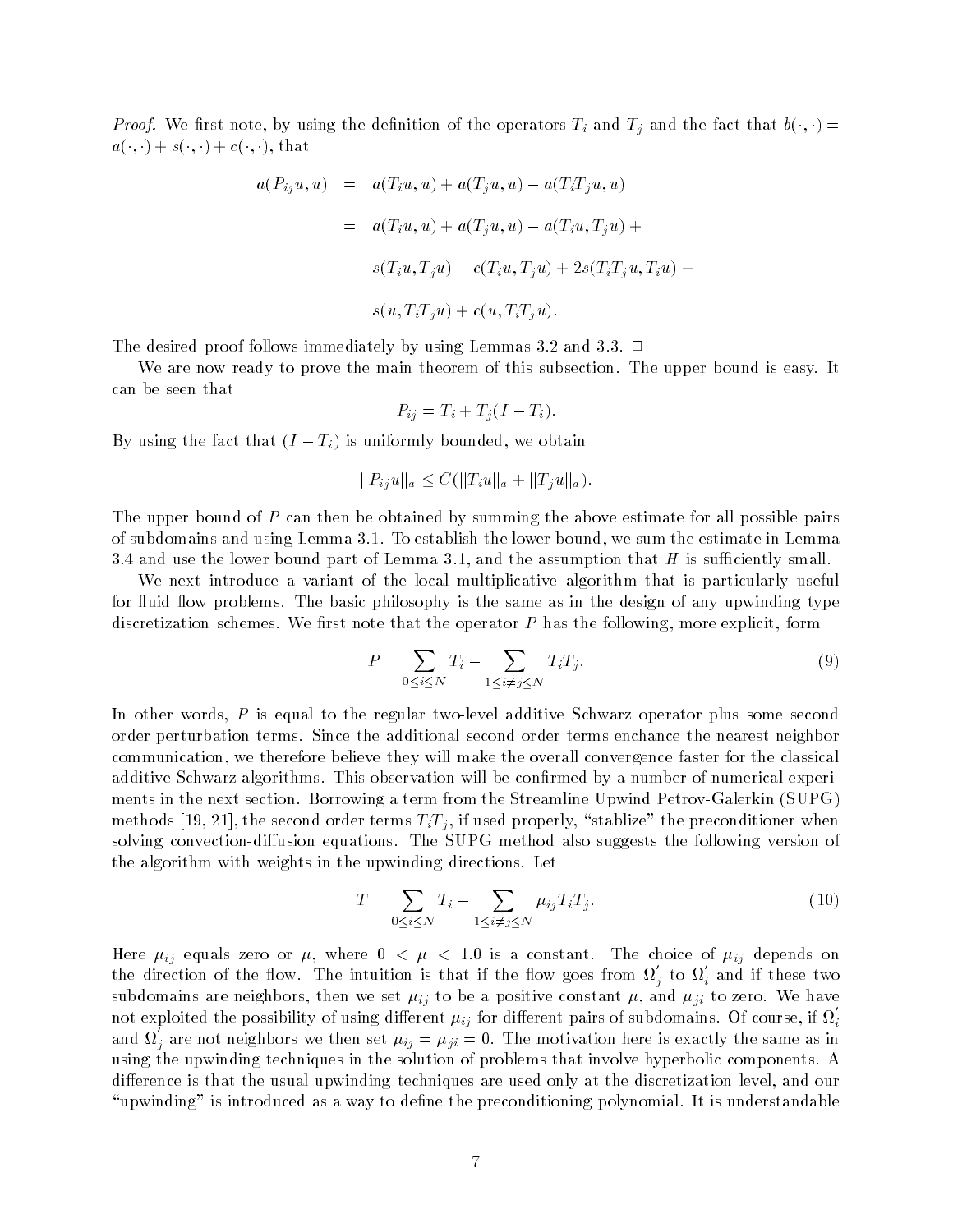

Figure 1: The term  $T_iT_j$  is kept in the Schwarz polynomial only if the flow goes from  $\Omega_j$  to  $\Omega_i$ .

that for problems that have a strong characteristic direction such as convection-diusion problems some kind of upwinding can speed up the convergence

We now propose a heuristic method to be used to determine the flow direction. Let  $\beta(x)$  $(v_1(x),\ldots,v_d(x))$  be the characteristic vector of the how. For each pair of neighboring subdomains, we choose a curve, such as  $\Gamma_{ij}$  in Fig. 1 or  $\Omega_i \cap \Omega_j$ , that more or less, separates the subdomains. Since we are defining preconditioners, it is not necessary to find the precise separating curve. Let  $n_{ij}$ , defined on  $\Gamma_{ij}$ , be the unit vector pointing from subdomain  $\Omega_j$  to  $\Omega_i$ . We define the parameters  $\mu_{ij}$  by looking at the sign of a line integral

$$
\mu_{ij} = \begin{cases} \mu & \text{if } \int \beta(x) \cdot n_{ij} ds > 0 \\ 0 & \text{otherwise,} \end{cases}
$$

where the integral is taken along the curve  $\Gamma_{ij}$ .

**Theorem 2** Assume that  $\mu_{ij}^2 + \mu_{ji}^2 \neq 0$ , and  $0 \leq \mu_{ij} < 2$ , for all i, j. Then there exist positive constants  $H_0$ ,  $c(H_0)$  and C, independent of the mesh parameters h and H, such that if  $H \leq H_0$ , the operator **P** is uniforming bounded, i.e.,

$$
\|\tilde{P}u\|_a \leq C \|u\|_a, \ \ \forall u \in V_h,
$$

and its symmetric part is uniformly positive denite in the symmetric part is uniformly positive denite in the s

$$
a(\tilde{P}u, u) \ge c ||u||_a^2, \ \ \forall u \in V_h.
$$

# 3.2 Unsteady convective-diffusion problems

We consider the unsteady problem  $(3)$ . As the flow direction changes for most unsteady problems. the local Schwarz algorithm has more advantage over the multiplicative Schwarz methods whose convergence depends heavily on the ordering of the subdomains A good global ordering is very hard to obtain in practice. Other Schwarz type methods for unsteady problems can be found in  $[3, 22, 23].$ 

For each pair of neighboring subdomains, with indices  $i$  and  $j$ , we define a multiplicative Schwarz operator

$$
P_{ij}^{\tau} = I - (I - T_j^{\tau})(I - T_i^{\tau}).
$$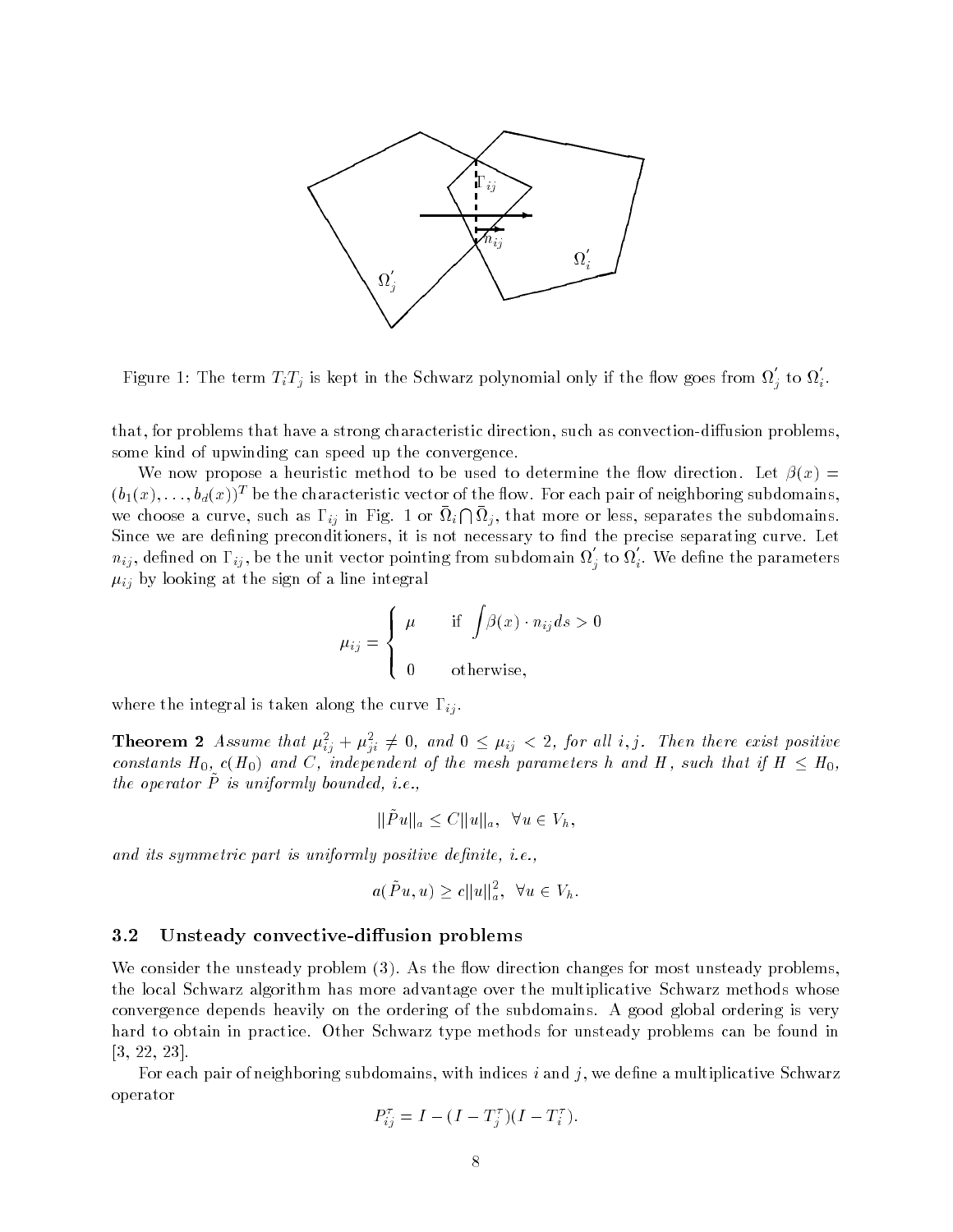As observed in  $[3, 22]$ , for unsteady problems, the coarse space is usually not necessary, we therefore define

$$
P^{\tau} = \sum P_{ij}^{\tau} \tag{11}
$$

without the coarse space operator. To analyze the spectral condition of  $P$  , we need the bilinear form  $a_{\tau}(u, v) \equiv (u, v) + \tau a(u, v)$ .

We prove that

**Theorem 3** (1) There exists a constant  $C > 0$  independent of the mesh parameters, such that

$$
||P^{\tau}u||_{a_{\tau}} \leq C||u||_{a_{\tau}}, \quad \forall u \in V_h.
$$

(2) If  $c_{H,\tau} = H(1+\tau/H^2)$  is small enough, i.e.  $0 < c_{H,\tau} \leq \bar{c}_0$ , then there exists a constant  $c(\bar{c}_0) > 0$ , such that

$$
a_{\tau}(P^{\tau}u, u) \geq c(\bar{c}_0) a_{\tau}(u, u), \ \ \forall u \in V_h.
$$

The proof can be obtained by applying similar techniques as what we do in the previous subsection with Lemma  $3.3$  replaced by the following lemma.

**Lemma 3.5** There exists a positive constant C, independent of the mesh parameters h, H and  $\tau$ , such that for any  $i, j \neq 0$  for which  $\Omega_i$  and  $\Omega_j$  overlap

1. 
$$
\tau s(T_i^{\tau} u, T_j^{\tau} u) \leq C H \left( ||T_i^{\tau} u||_{a_{\tau}}^2 + ||T_j^{\tau} u||_{a_{\tau}}^2 \right)
$$
  
\n2.  $\tau s(T_i^{\tau} T_j^{\tau} u, T_i^{\tau} u) \leq C H \left( ||T_i^{\tau} u||_{a_{\tau}}^2 + ||T_j^{\tau} u||_{a_{\tau}}^2 \right)$   
\n3.  $\tau s(u, T_i^{\tau} T_j^{\tau} u) \leq C H \left( ||T_j^{\tau} u||_{a_{\tau}}^2 + ||u||_{a_{\tau}(\Omega_i')}^2 \right)$ 

for all  $u \in V_h$ . The same estimates hold if the bilinear form  $s(\cdot, \cdot)$  is replaced by the bilinear form  $c(\cdot, \cdot).$ 

We remark that for unsteady problems, the inclusion of a coarse space is usually not necessary. As shown in (2) of 1 neorem 3, the bad factor  $1/H^-$  is multiplied by the time step  $\tau$ , which must be reasonably small in order to obtain a time accurate solution

Similarly, we can introduce  $\tilde{P}^{\tau}$  containing parameters  $\mu_{ij}$ . It is not difficult to show that as long as the conditions  $\mu_{ii}^2 + \mu_{ii}^2 \neq 0$  and  $0 \leq \mu_{ij} < 2$  hold for all  $i,j,$  Theorem 3 remains valid.

### $\overline{4}$ Numerical experiments

In this section, we present some experimental results to numerically understand the local multiplicative Schwarz algorithms and to compare them with the classical additive and multiplicative Schwarz algorithms for both symmetric positive definite and nonsymmetric problems. Although the proposed methods belong to the class of optimal preconditioners, some effort is needed to obtain the best performance for a particular test problem, especially in the selection of the parameter  $\mu$ in both symmetric and nonsymmetric cases We not the same  $\mu$  - is usually not a good choice In mentioned earlier, our optimal convergence theory requires that the coarse grid is sufficiently fine.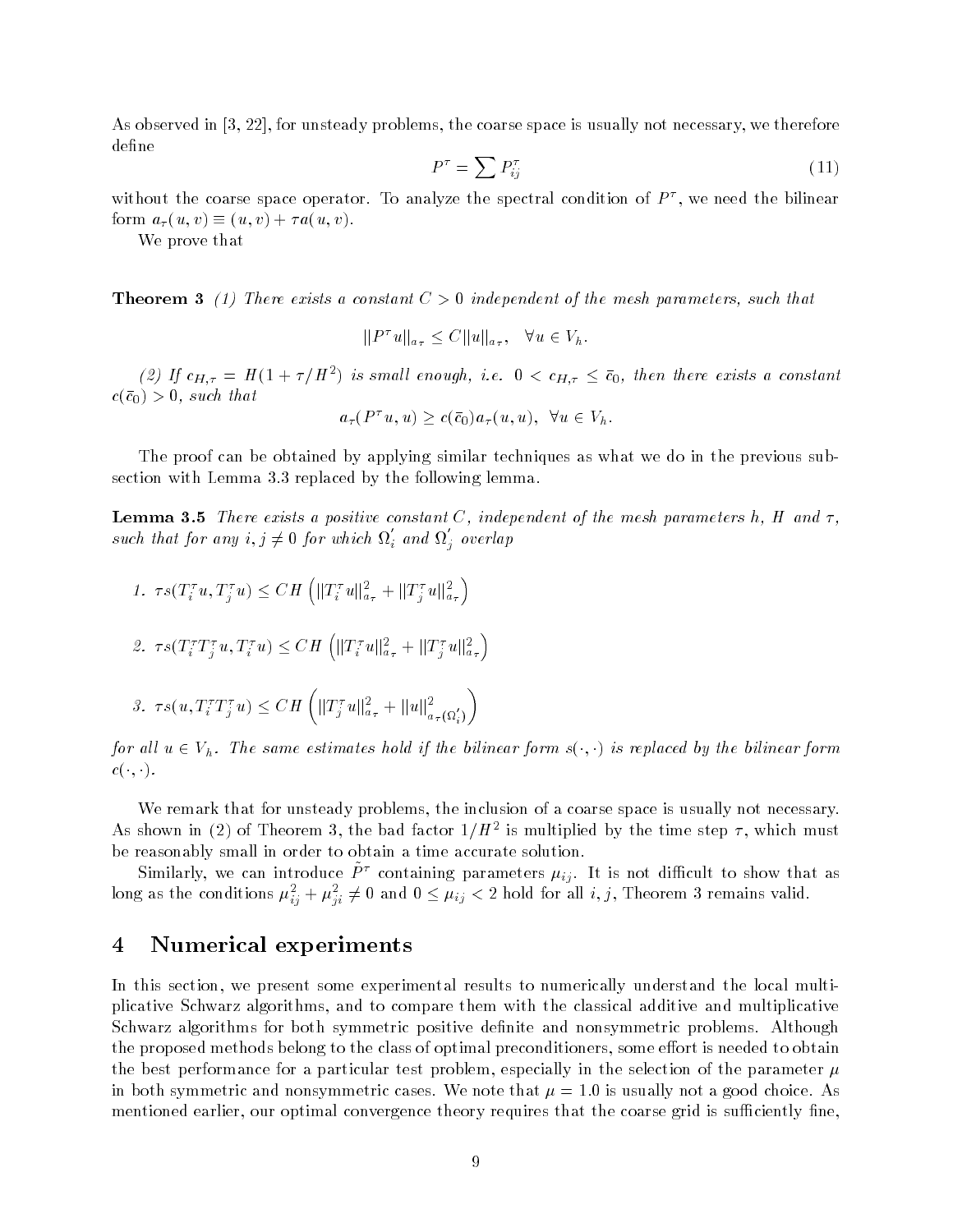

Figure 2: The curves show the iteration history of the additive, multiplicative and the local multiplicative Schwarz preconditioned CG methods The solid curve represents the local multiplicative Schwarz method, the dashed curve represents the additive Schwarz and the broken curve represents the multiplicative Schwarz method

however, in practice, especially in the nonsymmetric cases, it is quite difficult to find a coarse grid of proper size such that the convergence is not slower than the pure local means no coarse space) Schwarz algorithms

We consider the following model problem on the unit square

$$
\begin{cases}\nLu = f \text{ in } \Omega = (0,1) \times (0,1), \\
u = 0 \text{ on } \partial\Omega.\n\end{cases}
$$

The right-hand side f is always chosen such that the exact solution is  $u = xe^{-s} sin(\pi x) sin(\pi y)$ . The coefficients of L will be specified later for each test problem. We use an  $256 \times 256$  uniform fine mesh throughout this section. The number of subdomains is 64 in all test cases, i.e., we use an  $8 \times 8$  uniform partitioning of the domain into subdomains, with a uniform  $2h$  overlap between each neighboring subdomains, where  $h = 1/256$ . In our experiments, the coarse grid linear system and all the subdomain linear systems are solved exactly by using a sparse linear system solver from the Argonne National Laboratory software package PETSc of Gropp and Smith [20]. All the Schwarz rectarted as left preconditioners for the case of the context preconditioners for the non-case and the nonwith a zero initial guess. We stop the CG or GMRES iteration as soon as the preconditioned initial residual is reduced by a factor of We discretize the PDE at both the ne and the coarse levels by the usual ve-point central or upwinding nite dierence method

**Example 0.** We first test the algorithms on a simple Poisson's equation (This is not what the new algorithm is designed for). In Fig. 2, we show that the new algorithm is slower than the multiplicative Schwarz algorithmy sure with parameters by a glob moved than the additive Schwarz and algorithm. Without using a proper  $\mu$ , the algorithm can be slow. An  $8 \times 8$  coarse solve is included in all cases The multiplicative Schwarz algorithm is symmetrized in order to be able to use CG We remark again that even though the symmetrized multiplicative Schwarz is the fastest among the three algorithms it has the lowest parallelism The per-step arithmetic cost of the new algorithm is higher due the repetition of the subdomain solves

**Example 1.** We let  $Lu = -\nabla \cdot (\nabla u) + \nabla \cdot (\beta u)$ , where  $\beta = (b_1, b_2)$  is a constant vector with  $v_1, v_2 = 100.0, 01 - 100.0,$  we discretize the TDE with the usual five-point central finite affective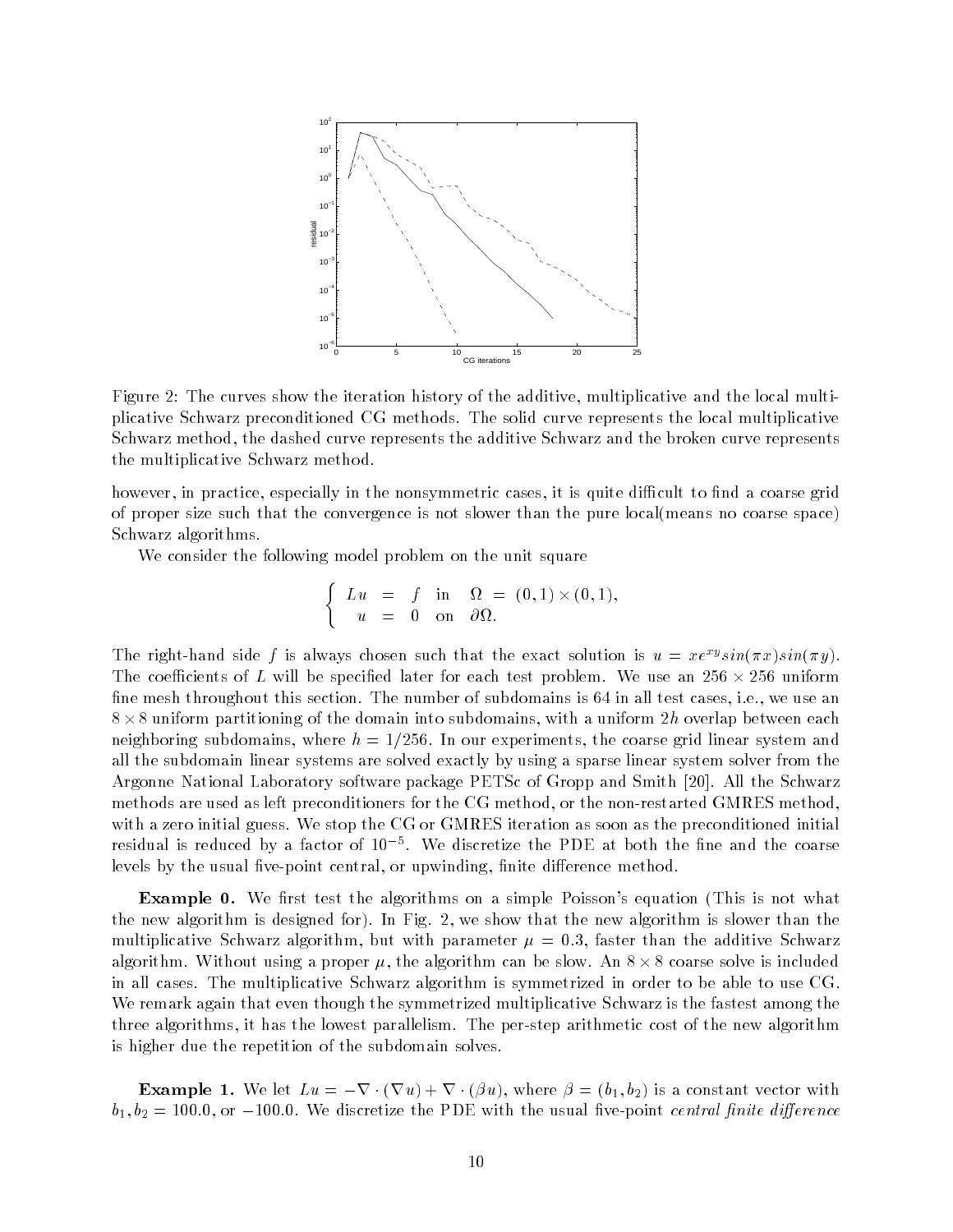

Figure 3: Central finite difference discretization with  $\beta = (100, 100)$ . The left figure shows cases without coarse spaces, and the right figure shows cases with coarse spaces. The curves show the iteration history of the additive, multiplicative and the local multiplicative Schwarz preconditioned GMRES methods. The solid curves represent the local multiplicative Schwarz method, the dashed curves represent the additive Schwarz and the broken curves represent the multiplicative Schwarz method

method with the method with the method with  $\mu$  with  $\mu$  and the additive and multiplicative Schwarz methods without coarse space in the case  $\beta = (100, 100)$ . For the multiplicative Schwarz we order the subdomains by the natural ordering. No coloring is incorporated in the implementation. The results are presented in the left figure of Fig. 3. It can be seen clearly that, for  $t_{\rm c}$  , the multiplicative section is the faster of the faster of the site three However  $\sim$  three However three However three However three However three However three However three However three However three Howeve uation changes, if we let  $\beta = (-100, -100)$  and do not change the subdomain ordering in the multiplicative Schwarz method. As shown in the left figure of Fig. 4, the new method becomes the fastest of the three. Apparently, the changing of the flow characteristics hurts the convergence of the multiplicative Schwarz algorithm, but the new method does not suffer.

We next present cases when coarse spaces are included in the preconditioners. The optimal convergence theory for all three Schwarz algorithms requires that the coarse grid is sufficiently fine. Our numerical experiments suggest that they in fact need coarse grid of different sizes, i.e. a sufficiently fine coarse grid for one Schwarz method may not be sufficiently fine for the others. We say a coarse space is "good" if the total number of iterations is smaller than without it. A coarse grid, not sufficiently fine, usually lead to a slower convergence in all Schwarz type methods. In the right figure of Fig. 3, we present three Schwarz algorithms with three different coarse grid sizes, namely the multiplicative Schwarz with an  $16 \times 16$  coarse grid; the additive Schwarz with an 32  $\times$  32 coarse grid; the new method with an 64  $\times$  64 coarse grid, and  $\mu=$  0.5. Comparing the right figures in Fig. 3 and Fig. 4, we observe that the multiplicative Schwarz method with a coarse space of proper size is always the best of the three

**Example 2.** We let  $Lu = -\nabla \cdot (\nabla u) + \nabla \cdot (\beta u)$ , where  $\beta = (b_1, b_2)$  is a constant vector with  $v_1, v_2 =$  1000.0 or  $-$ 1000.0. The equation is discretized by the usual nve-point upwinding jinite difference method. We run the test code without using coarse spaces for four different constant flow directions. As before, for the multiplicative Schwarz preconditioner, we order the subdomains in the natural ordering the coloring is assumed For the new meganithm we assume the state of the time residual history is presented in Fig. 5. It is clear that if the subdomain ordering does not follow the flow characteristic direction the convergence of multiplicative Schwarz becomes significantly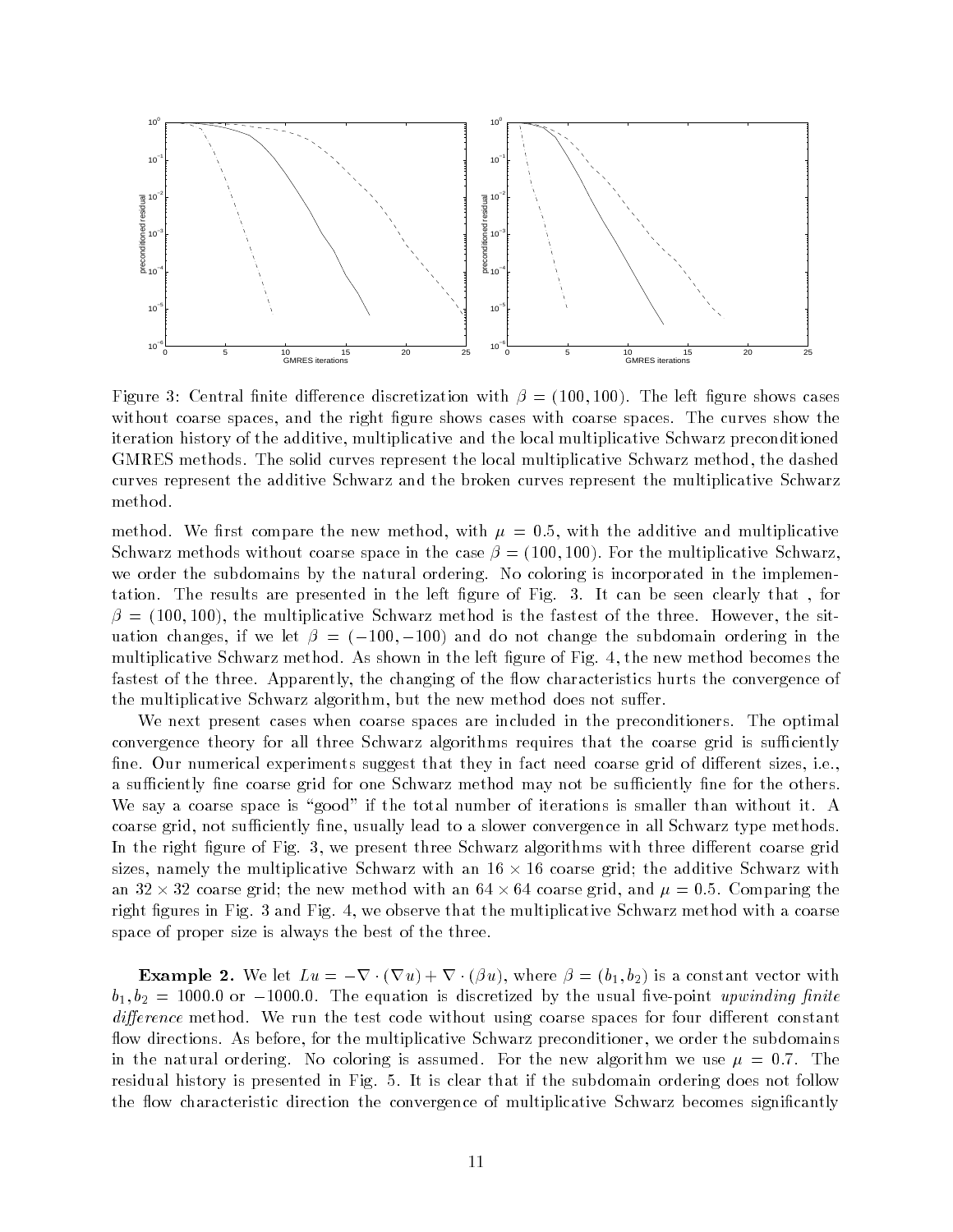

Figure 4: Central finite difference discretization with  $\beta = (-100, -100)$ . The left figure shows cases without coarse spaces, and the right figure shows cases with coarse spaces. The curves show the iteration history of the additive, multiplicative and the local multiplicative Schwarz preconditioned GMRES methods. The solid curves represent the local multiplicative Schwarz method, the dashed curves represent the additive Schwarz and the broken curves represent the multiplicative Schwarz method

|        | $nd = 4$ | $nd = 16$ | $nd = 64$ |
|--------|----------|-----------|-----------|
|        |          | 10        | 14        |
| 0.1    |          | 10        |           |
| 0.01   |          | 10        | 13        |
| 0.001  |          | 10        | 12        |
| 0.0001 |          |           | 10        |

Table 1:  $nd$  denotes the number of subdomains

worse than in a case when the ordering follows the flow. Additive Schwarz is not sensitive at all to such an ordering but is quite slow The new algorithm does not need any special attention to the ordering, and converges faster than (a) the additive Schwarz algorithm in all four cases; (b) the worst case of the multiplicative Schwarz algorithm

Our experience suggests that it is by no means easy to find a coarse space of proper size in the case that the PDE is discretized by upwinding finite difference methods. Further theoretical and numerical investigation of this situation is underway

**Example 3.** We test a problem obtained from the implicit discretization of an unsteady equation. Let  $L_t = I + \tau L$ , where L is defined in **Example 2**, with  $\beta = (1000, 1000)$  and I is the identity operator. We choose the number of subdomains as  $nd = 4, 16, 64$  and the time step  $\mu = 1.10$ ,  $\mu$ ,  $\mu$ ,  $\mu$ ,  $\mu$ , we hx  $\mu = -0.5$ . We summerize the number of GMRES fretations in Table

### $\bf{5}$ Conclusion

In this paper, we introduce a new class of overlapping domain decomposition methods for solving convection-diusion equations The method improves the classical multiplicative Schwarz methods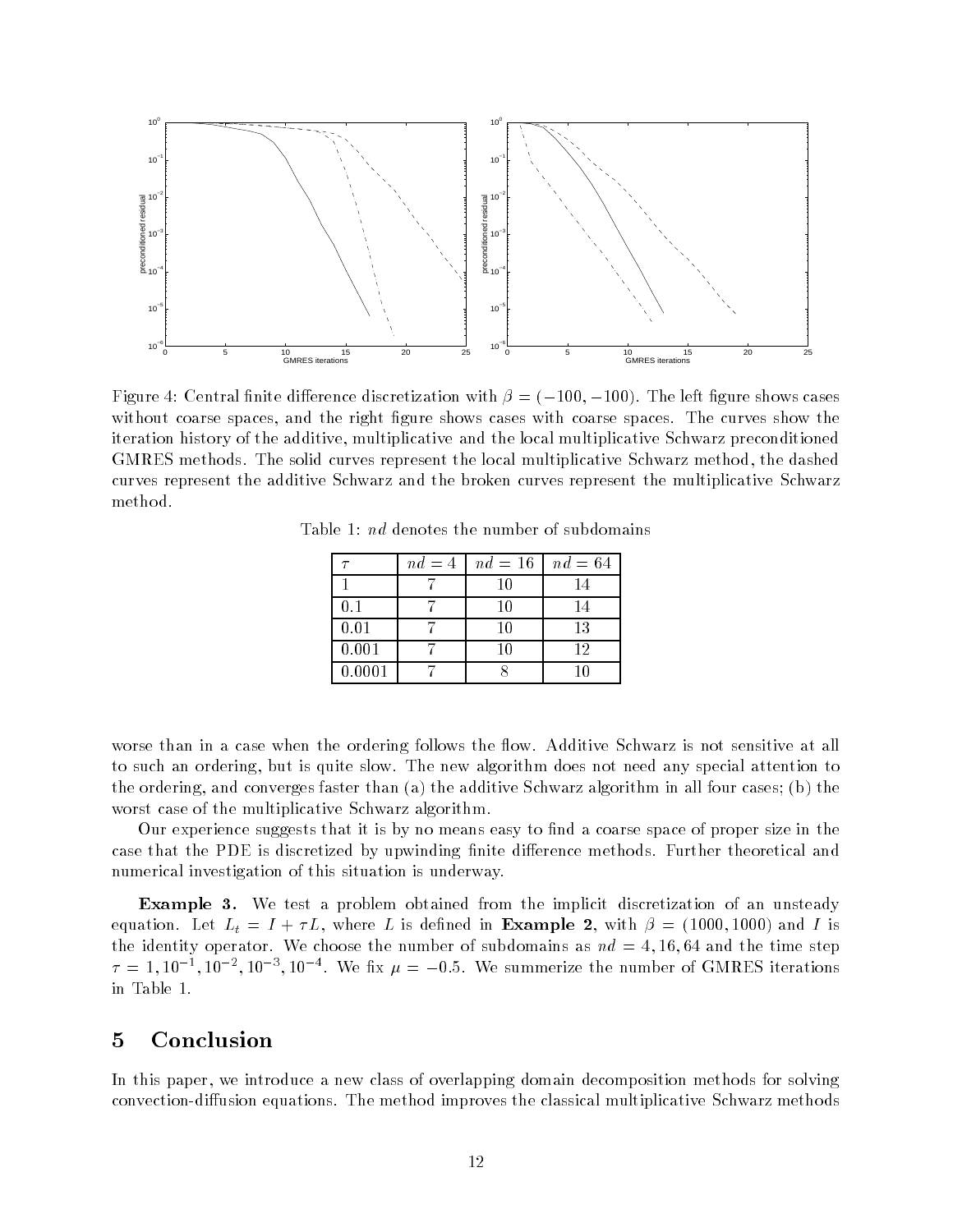

Figure 5: The figures show the iteration history of the additive (upper left), multiplicative (upper right) and the new (lower left) Schwarz preconditioned GMRES method. The line types correspond to the flow directions, i.e., solid lines  $\beta = (-1000, -1000)$ , dashed lines  $\beta = (1000, 1000)$ , dotted lines  $\beta = (1000, -1000)$  and broken lines  $\beta = (-1000, 1000)$ .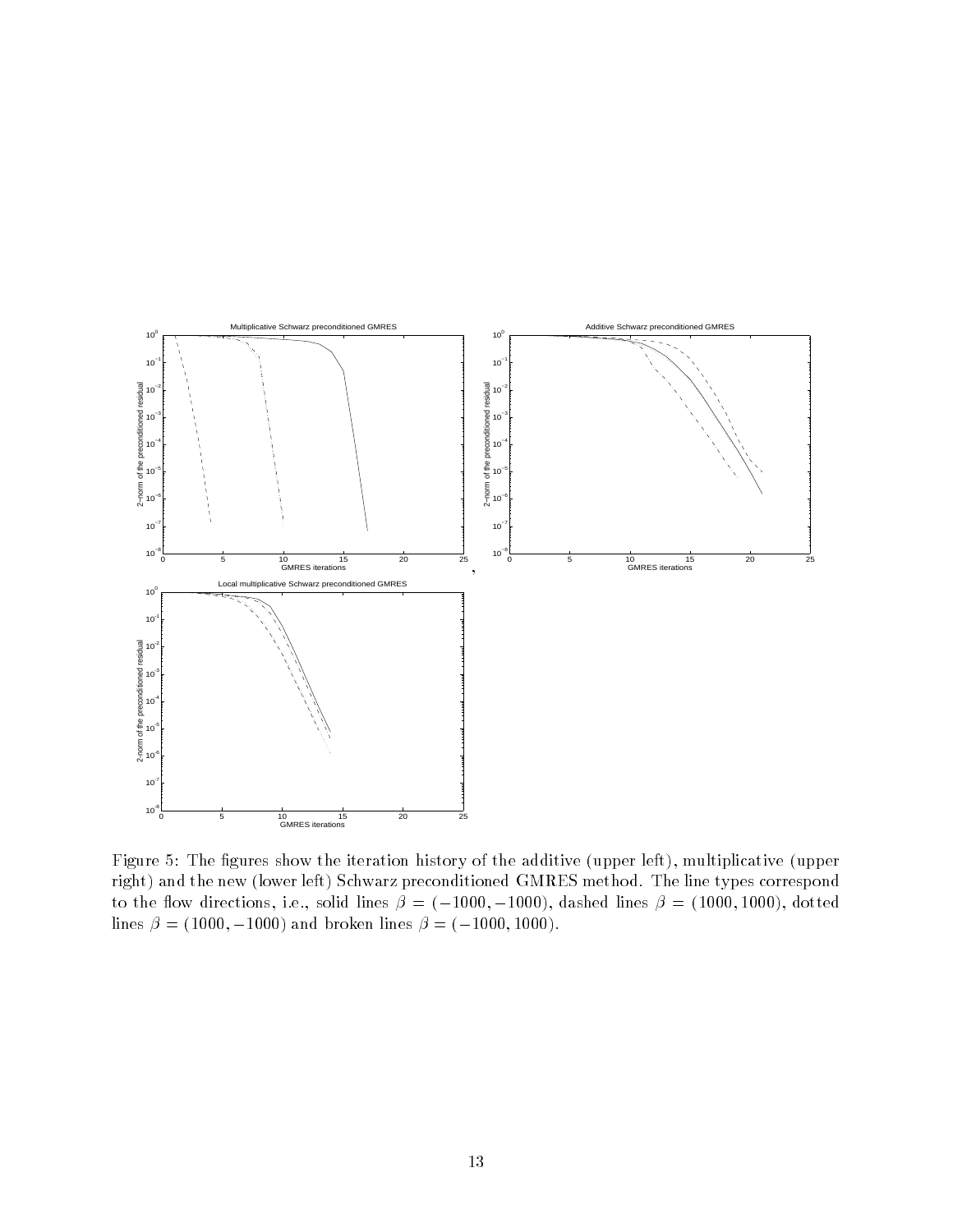by reducing their sensitivity with respect to the flow direction. For the Galerkin finite element discretization, we prove that the method is optimal in the sense that the convergence rate is independent of the mesh size and also the number of subdomains in both  $R^-$  and  $R^+$ . For unsteady problems, as long as  $\tau/H$  is reasonably small, the algorithms are optimal without a coarse space. Numerical experiments are also reported

**Acknowledgement.** The authors are indebted to Professors M. Dryja, D. Keyes and O. Widlund for many helpful discussions

# References

- Lat an and the H  $\sim$  Jordan Is Society is the state in the state of the state of the state and the state  $\sim$ pp. 490-506.
- $[2]$  X.-C. CAI, The use of pointwise interpolation in domain decomposition methods with nonnested meshes, SIAM J. Sci. Comput.,  $16$  (1995), pp. 250–256.
- [3] X.-C. CAI, Additive Schwarz algorithms for parabolic convection-diffusion equations, Numer. Math.,  $60$  (1991), pp. 41–61.
- XC Cai- C Farhat- and M Sarkis Schwarz methods for the unsteady compressible Navier-Stokes equations on unstructured meshes, Domain Decomposition Methods in Sciences and Engineering, R. Glowinski, J. Periaux, Z. Shi and O. Widlund, eds., John Wiley & Sons. Ltd., 1997.
- , w d and which we have the Cair and M D Tidric and M D Tidric Schwarz and M D Tidric Schwarz and M D Tidric S methods in CFD in Proceedings of the International Workshop on the Navier-Stokes Equations, Notes in Numerical Fluid Mechanics, R. Rannacher, ed., Vieweg Verlag, Braunschweig. 1995.
- [6] X.-C. CAI AND O. B. WIDLUND, Domain decomposition algorithms for indefinite elliptic problems, SIAM J. Sci. Statist. Comput.,  $13(1992)$ , pp.  $243-258$ .
- $[7]$  ——, Multiplicative Schwarz algorithms for nonsymmetric and indefinite elliptic problems. SIAM J. Numer. Anal., 30  $(1993)$ , pp. 936-952.
- [8] T. F. CHAN AND T. P. MATHEW, *Domain decomposition algorithms*, Acta Numerica (1994). pp.  $61-143$ .
- P Ciarlet The Finite Element Method for El liptic Problems North-Holland Amsterdam 1978.
- E F DAzevedo- P A Forsyth- and WP Tang Ordering methods for preconditioned  $conjugate gradient$  methods applied to unstructured grid problems,  $SIAM$  J. Matrix Anal. Appl.,  $13$  (1992), pp. 944-961.
- [11] C. FARHAT AND M. LESOINNE, Mesh partitioning algorithms for the parallel solution of partial differential equations, Appl. Numer. Math.,  $12$  (1993), pp. 443–457.
- , m sarkie- and o b wide wide manner was and o b wide manner wide manner wide wide and probably probably proba lems with discontinuous coefficients in three dimensions, Numer, Math.,  $72$  (1996), pp. 313–348.